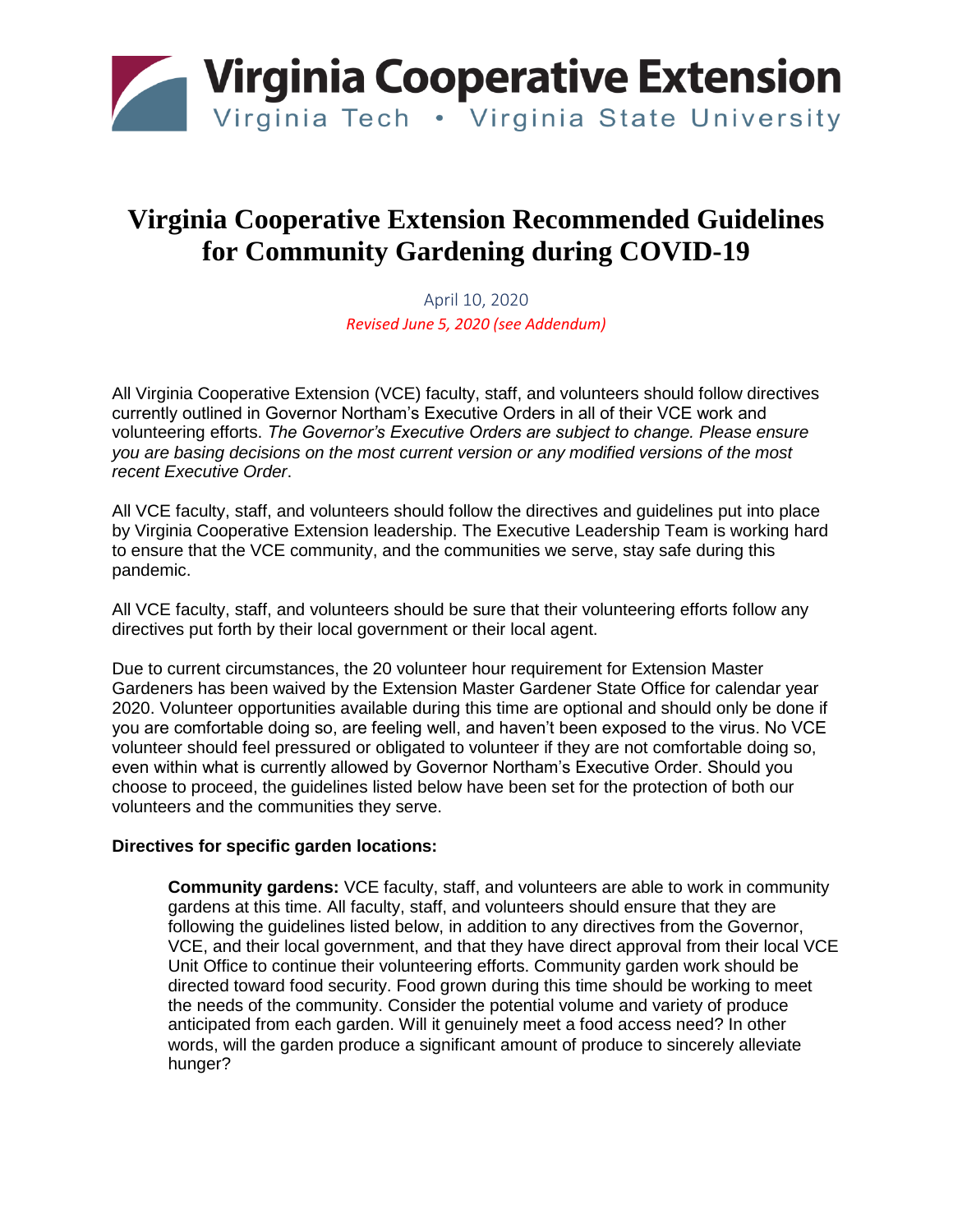

**School gardens:** With school closures across the Commonwealth, VCE faculty, staff, and volunteers should not work to plant or maintain gardens that are located on school owned property during this time unless the local Extension office has secured permission from the school district to be on school property for the express purpose of maintaining an active garden explicitly and solely for food production purposes only to address local food access/security.

**Community-based youth gardens:** Gardens located at community sites that serve youth such as the YMCA, Boys and Girls Clubs, etc. can be planted and maintained with permission from the partnering organization. No programming with youth should take place inside these gardens at this time, only garden planting and maintenance explicitly by adult volunteers and faculty/staff.

**Demonstration gardens:** Working in demonstration gardens is allowed if the garden is functioning for food production and produce is donated/used in the community. No inperson adult programming should take place in these gardens at this time, only garden planting, cultivation, maintenance, and harvesting activities are permitted. As an alternative, please consider sharing online resources and learning materials with garden patrons through electronic means (online modules or videos, online publications, etc.).

**Ornamental display gardens, environmental demonstration gardens and arboreta:** Volunteering in these are not allowed at this time. All volunteering efforts should be focused on issues of food security in order to help meet the needs of our communities during this crisis. Food pantries, food banks, and other community entities who assist with food distribution will have unmet needs that gardeners can help to fill.

**Plant acquisitions and donations of plants:** As work begins in community gardens, forethought should be invested in where and how plants are acquired and handled to ensure safe handling practices are followed in every step of the acquisition process. Likewise, plants originally grown or intended for Master Gardener Plant Sales can be donated to the community. Any donation site must allow for social distancing guidelines to be met when community members go to pick up the plants. Additionally, faculty, staff, and volunteers should wash hands prior to and after handling any containers, pots, etc., and make sure to avoid touching their mouth, nose, and eyes.

COVID-19 is not a foodborne illness and it is extremely unlikely that someone will catch it through eating. However, extra care can be taken while handling plant materials and plant containers by assigning specific and separate tasks to volunteers while practicing social distancing. Individuals handling plants and containers should wash their hands before and after each activity.

### **Guidelines for volunteering in gardens during [COVID-19](https://ext.vt.edu/covid-19updates/resources.html) pandemic:**

**Handwashing:** Wash your hands frequently. Handwashing stations with soap, disposable paper towels, and trash receptacles should be set up in community garden spaces to allow faculty, staff, and volunteers and other gardeners a place to wash their hands in the garden. Please refer to this VCE publication to learn how to properly set up a handwashing station: [Handwashing Facilities.](https://www.pubs.ext.vt.edu/content/dam/pubs_ext_vt_edu/FST/FST-41/FST-338.pdf)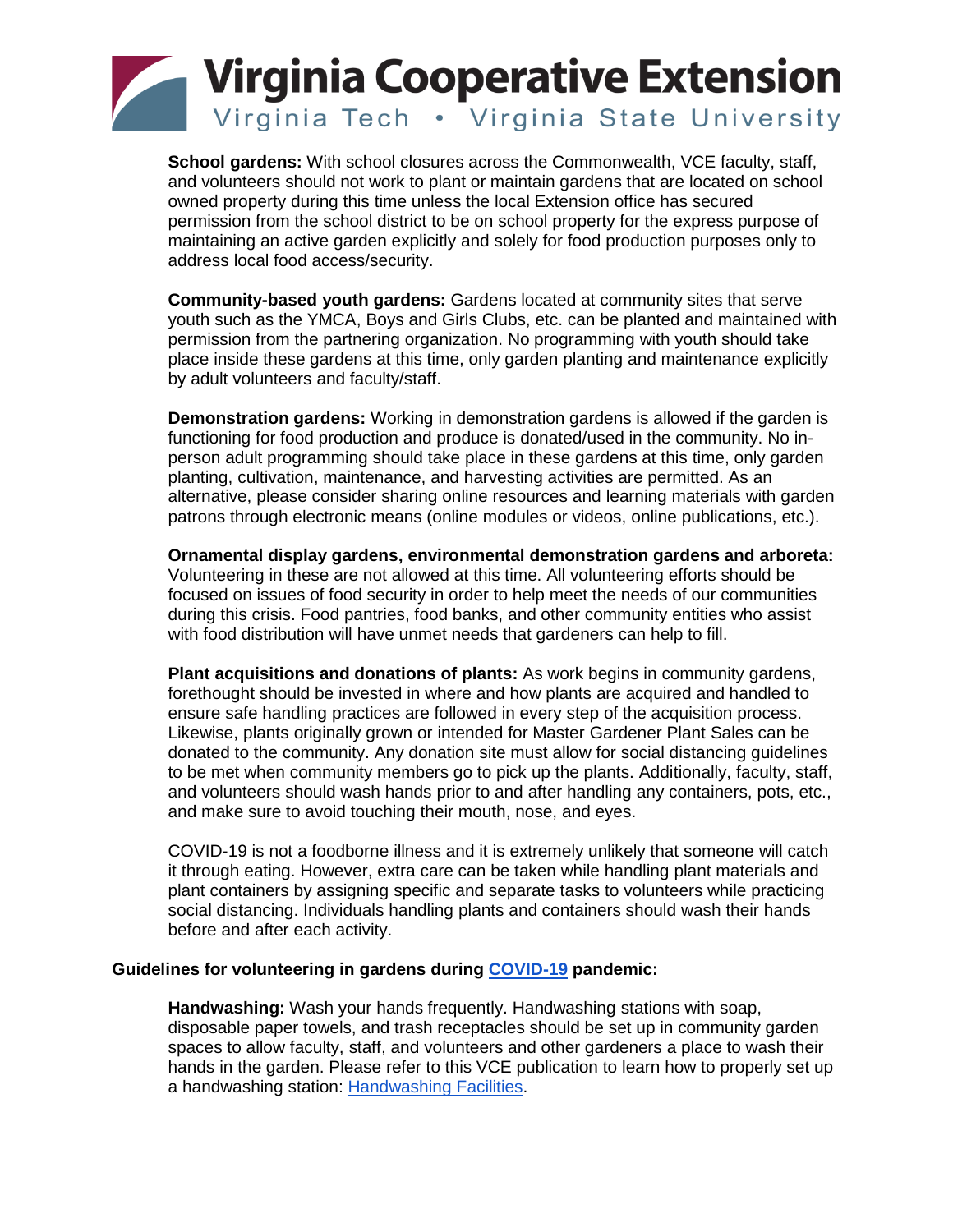

**Face coverings:** Since CDC has recommended wearing face coverings (not to be confused with face masks needed by health workers), individuals should consider wearing a covering for added protection. For instructions on how to make a face covering, [click here.](https://www.cdc.gov/coronavirus/2019-ncov/prevent-getting-sick/diy-cloth-face-coverings.html)

**Garden sanitization:** Sanitize high touch areas frequently, including at the start of a shift and at the end with disinfectant sprays or wipes. Such areas might include water spouts, hoses, garden gates, and other hard surfaces in the garden. It is important that high touch areas are first free of any dirt or debris before sanitizing.

**Tools:** Faculty, staff, and volunteers should bring their own tools and gloves to use in the garden and should leave with those same tools at the end of their shift. *Communal tools and sharing of personal tools should be avoided at this time.*

**Scheduling and group size:** A schedule for each local garden location should be created to help with staggering of volunteers in gardens. We highly suggest creating watering and work schedules that allow one person to water the whole garden in effort to minimize touch points between volunteers. When scheduling, limit group size to no more than 10 volunteers in the garden at one time. Family/household members are encouraged to volunteer together. Based on the size of the respective garden and the potential presence of community gardeners working in rented plots, you may need to reduce the number of volunteers present in order to maintain current social distancing recommendations.

**Social distancing:** Social distancing should be maintained at all times while in the garden. Volunteers and any others in the garden should maintain a distance of at least 6' between each other. No more than 10 individuals should be in the garden space at one time.

**Harvesting and Delivery:** While food has not been implicated in being a source of transmission for the coronavirus, it is important for individuals to follow best practices for hygiene such as handwashing and avoiding touching the face during transport and delivery of produce. Gloves may be worn while harvesting. Hands should first be washed and then gloves placed on the hands. Gloves should be discarded if tears develop. After discarding used gloves, hands should again be washed. Necessary precautions must be taken to minimize the number of touch points between volunteers, harvested produce, and transferring the produce to the appropriate distribution outlet (e.g. food bank, food pantry, direct to client). This includes packaging, containers, vehicles, surfaces, and coolers at the distribution location. Please consult food safety documents listed below for further details.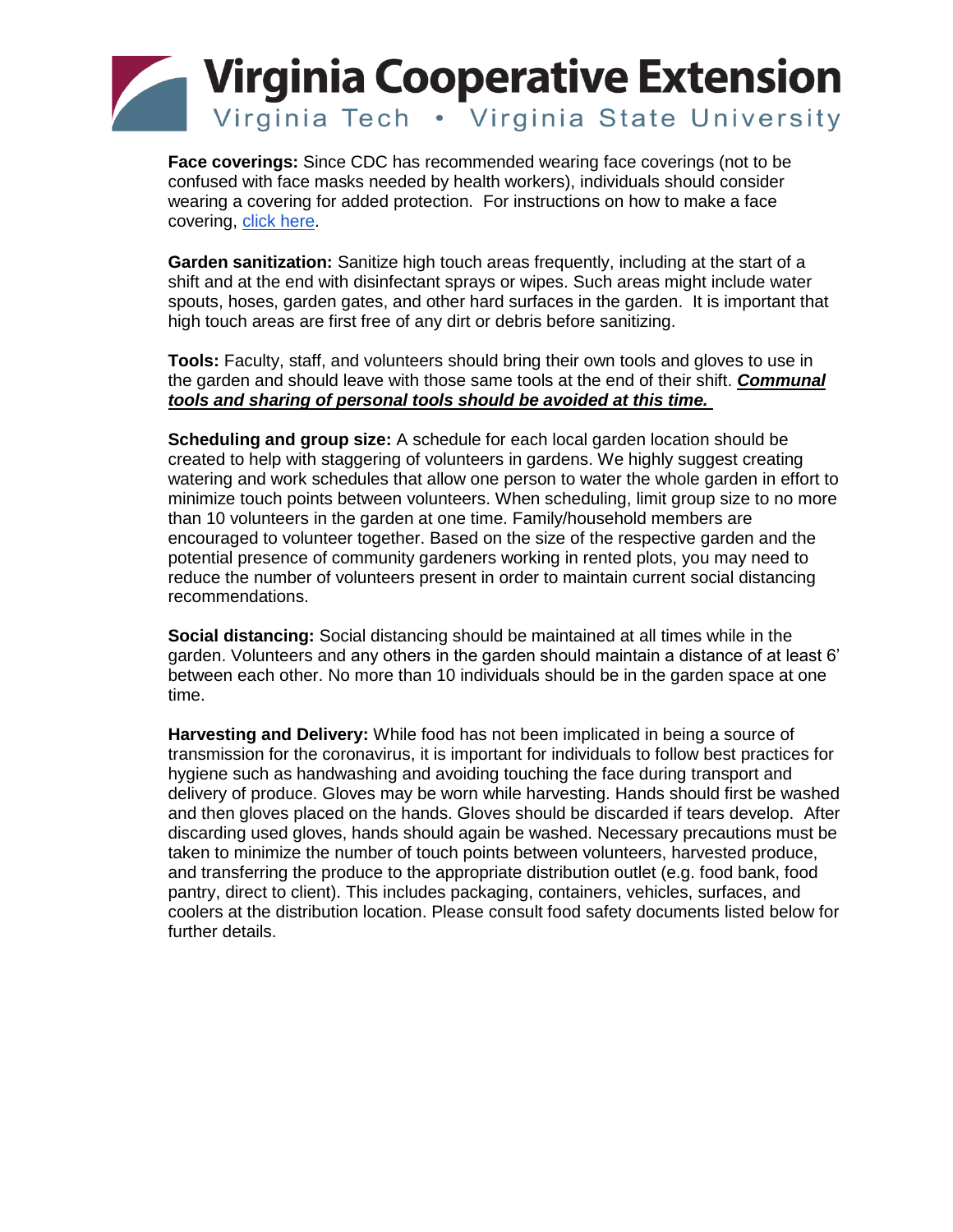

## **Related VCE Publications:**

- [VCE COVID-19 Resources\\*](https://ext.vt.edu/covid-19updates/resources.html) (*there is a fact sheet specifically for Community Garden Managers and Gardeners*)
- [Homemade Hand Sanitizer](https://www.pubs.ext.vt.edu/FST/FST-368/FST-368-4C.html)
- [Steps for Garden Managers and Gardeners](https://www.pubs.ext.vt.edu/FST/FST-368/FST-368-16.html)
- [Covid-19 and Food Safety FAQ: Is Coronavirus A Food Safety Issue?](https://www.pubs.ext.vt.edu/FST/FST-368/FST-368-15.html)
- [COVID-19 FAQ for Food Banks: Receiving Food and Cleaning](https://www.pubs.ext.vt.edu/FST/FST-368/FST-368-11.html)
- [Food Safety For School and Community Gardens: A Handbook for Beginning](https://www.pubs.ext.vt.edu/FST/FST-60/FST-60.html)  [and Veteran Garden Organizers](https://www.pubs.ext.vt.edu/FST/FST-60/FST-60.html)
- [Harvesting & Food Storage Safety](https://www.pubs.ext.vt.edu/FST/FST-42/FST-42NP.html)
- **[Transporting Produce Safely](https://www.pubs.ext.vt.edu/FST/FST-43/FST-43NP.html)**

## **Additional Community Gardening Resources:**

- [COVID-19 Guidelines & Resources for Safe](https://vcgn.org/wp-content/uploads/2020/03/Gardening-COVID-Flyer-PrintQuality3.pdf) Community Gardening
- Public Health Guidelines for Safe Community Gardening Best Practices for [COVID-19 and other communicable diseases](https://docs.google.com/document/d/1_cd8KCsO_V9kKjDvZYPXvhFdqWBTobReBnw2TiNV4bE/edit)
- [GARDENING: A Guide for Community Gardens During the COVID-19 Pandemic](https://extension.purdue.edu/article/36666) (Purdue University Extension)

\* Some resources on the VCE COVID-19 landing page are available in Spanish. Please look under each specific icon to locate all publications offered in Spanish.

*\* Please see addendum on the following page.*